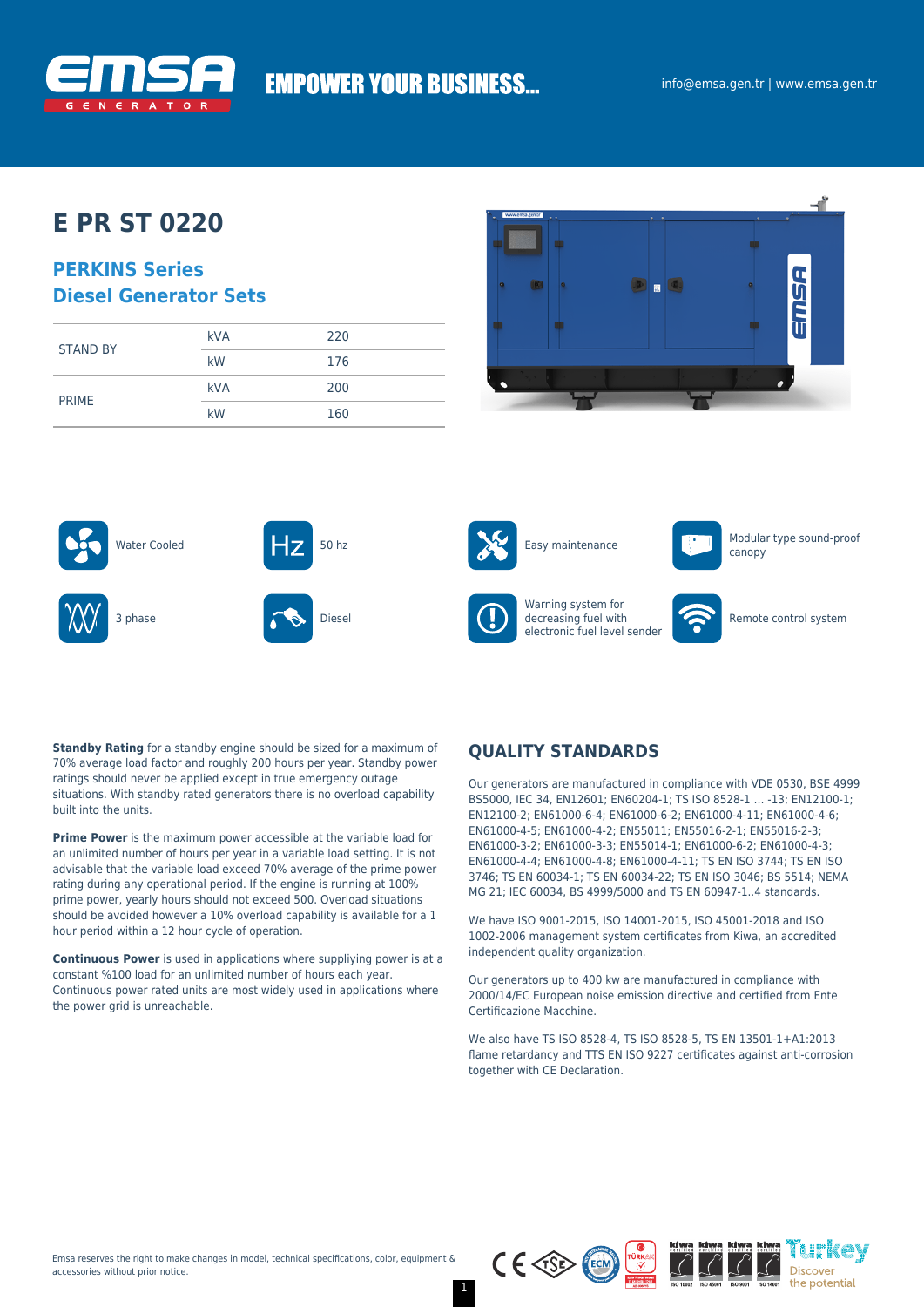



**Engine Specifications**

- PERKINS series heavy duty diesel engine
- 4 cycle, water cooling system, turbocharged intercooler induction
- Electronic governor system
- 12/24 volt self-starter and charger alternator
- Changeable air, fuel and oil filter
- Flexible fuel pipe
- Oil discharge valve and extention pipe
- Industrial type silencer, exhaust spiral or compensator
- Maintenance free battery
- Engine block water heater (in automatic models)
- Diesel gen-set maintenance and operating instructions and electrical circuit diagram

| <b>MODEL</b>               |                    | 1106A-70TAG4 |  |
|----------------------------|--------------------|--------------|--|
| <b>POWER</b>               | <b>STAND BY kW</b> | 196.3        |  |
|                            | <b>PRIME kW</b>    | 178.9        |  |
| SPEED (rpm)                |                    | 1500         |  |
| <b>CYCLE</b>               |                    | 4            |  |
| DISPLACEMENT (It)          |                    | 7.01         |  |
| <b>NUMBER OF CYLINDERS</b> |                    | 6. in line   |  |
| <b>BORE AND STROKE</b>     |                    | 105 x 135    |  |
| <b>COMPRESSION RATIO</b>   |                    | 16:1         |  |
|                            |                    |              |  |

| <b>GOVERNOR TYPE</b>                   |                                      | Electronic                           |  |
|----------------------------------------|--------------------------------------|--------------------------------------|--|
| <b>INDUCTION</b>                       |                                      | TURBOCHARGED -<br><b>INTERCOOLER</b> |  |
| <b>COMBUSTION SYSTEM</b>               |                                      | <b>DIRECT</b>                        |  |
| <b>COOLING SYSTEM</b>                  |                                      | <b>WATER</b>                         |  |
| <b>FUEL CONSUMPTION</b><br>(lt/h)      | <b>100% OF PRIME</b><br><b>POWER</b> | 45,8                                 |  |
|                                        | 75% OF PRIME<br><b>POWER</b>         | 34.7                                 |  |
|                                        | 50% OF PRIME<br><b>POWER</b>         | 23.1                                 |  |
| TOTAL LUBRICATION SYSTEM CAPACITY (It) |                                      | 21                                   |  |
| <b>TOTAL COOLANT CAPACITY (It)</b>     |                                      | 16,5                                 |  |
|                                        |                                      |                                      |  |



## **Alternator Specifications**

- Brushless, single bearing, flexible disc 4 poles alternator for harmonic failure
- H type isolation class
- IP 21-23 protection class
- Self exciter

|  | • Electronic automatic voltage regulator |
|--|------------------------------------------|
|  | • Stator 2/3 step for harmonic failure   |

The alternator windings are protected by insulating varnish against oil and acid

| <b>BRAND</b>           | <b>STAMFORD</b>   | <b>PHASE</b>                    |              |
|------------------------|-------------------|---------------------------------|--------------|
| <b>MODEL</b>           | <b>UCI274H</b>    | A.V.R.                          | <b>SX460</b> |
| FREQUENCY (HZ)         | 50                | <b>VOLTAGE REGULATION (+/-)</b> | $±1\%$       |
| POWER (KVA)            | 220               | <b>INSULATION SYSTEM</b>        | <b>Class</b> |
| <b>DESIGN</b>          | 4 pole, brushless | <b>PROTECTION</b>               | IP23         |
| <b>CONNECTION TYPE</b> | <b>Star</b>       | <b>RATED POWER FACTOR</b>       | 0,8          |
| VOLTAGE (V)            | 400               | WEIGHT COMP. ALTERNATOR (KG)    | 626          |
|                        |                   |                                 |              |



Class H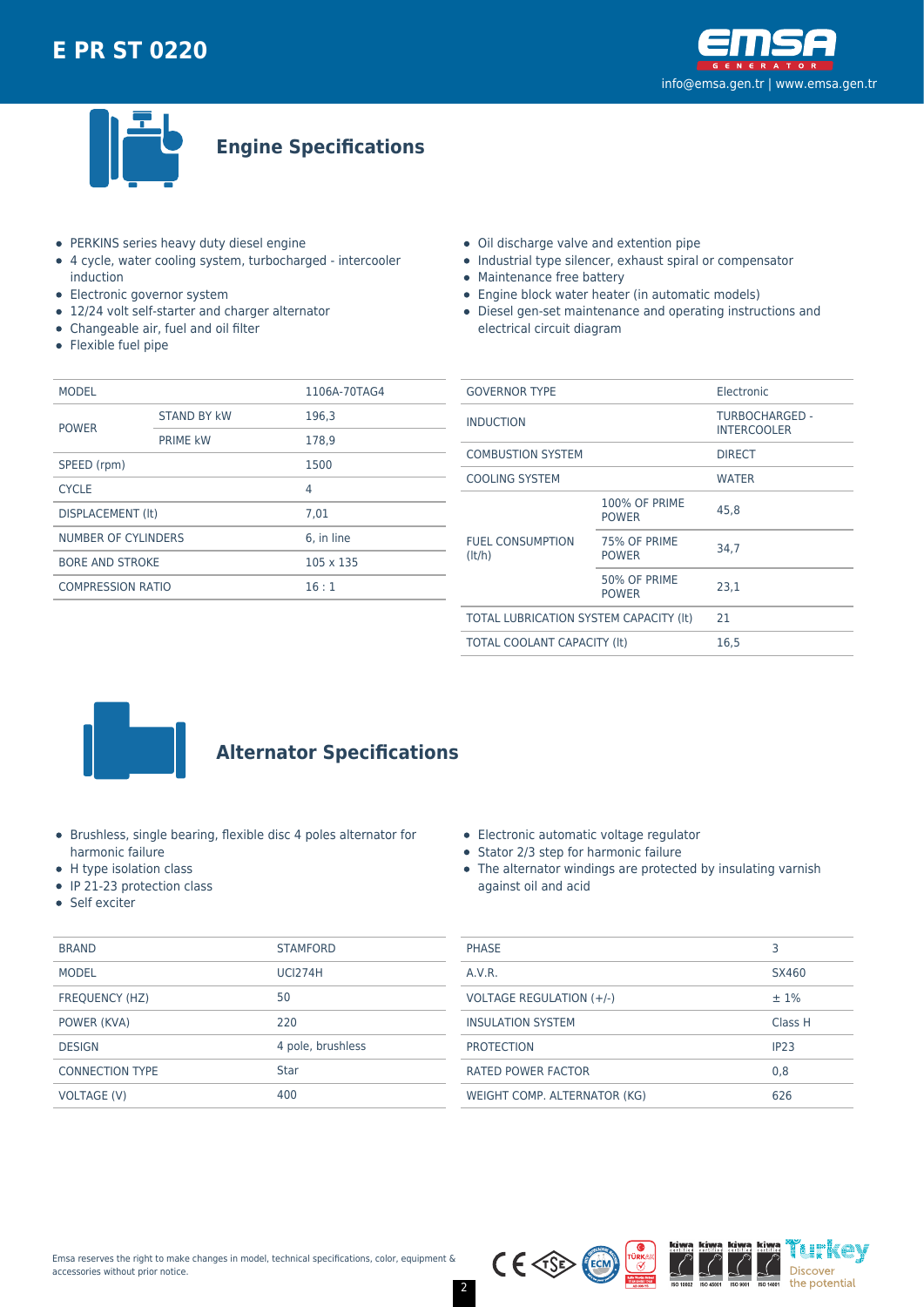



### **Genset Controllers**



#### **Datakom**

#### **SMART 500-MK2**

**The SMART 500-MK2 is a cost effective genset controller ready for BMS integration and internet monitoring**

#### **FEATURES**

- Diesel and gas genset support  $\bullet$
- 400Hz operation support  $\bullet$
- $\bullet$ 400 event logs, full snapshot
- All parameters front panel editable  $\bullet$
- 3 level configuration password
- 128x64 graphical LCD display  $\bullet$
- Downloadable languages
- $\bullet$ Waveform display of V & I
- Harmonic analysis of V & I  $\bullet$
- 16Amp MCB & GCB outputs 8 configurable digital inputs  $\bullet$
- $\bullet$
- Inputs expandable to 40  $\bullet$
- 6 configurable digital outputs Outputs expandable to 38  $\bullet$
- 3 configurable analog inputs
- Both CANBUS-J1939 & MPU  $\bullet$
- 3 configurable service alarms  $\bullet$
- $\bullet$ Multiple automatic exerciser
- Weekly operation schedule  $\blacksquare$
- $\bullet$ Dual mutual standby with equal aging of gensets
- Manual "speed fine adjust" on  $\bullet$ selected ECUs
- 
- Automatic fuel pump control  $\bullet$
- $\bullet$ Disable protections feature
- Excess power protection • Reverse power protection
- $\bullet$
- Overload IDMT protection
- Load shedding, dummy load
- Multiple load management  $\bullet$
- Current unbalance protection
- Voltage unbalance protection
- $\bullet$ Fuel filling & fuel theft alarms
- $\bullet$  Battery back-up real time clock
- $\bullet$  Idle speed control
- **•** Battery charge run enabled
- $\bullet$ Combat mode support
- $\bullet$ Multiple nominal conditions
- Tactor & MCB drive
- 4 quadrant genset power counters
- Mains power counters
- Fuel filling counter  $\bullet$ Fuel consumption counter
- $\bullet$
- Modem diagnostics display Configurable through USB, RS-485  $\bullet$
- and GPRS
- Free configuration program
- $\bullet$ Allows SMS controls
- $\bullet$ Ready for central monitoring
- Mobile genset support  $\bullet$
- 
- Automatic GSM geo-location  $\bullet$
- $\bullet$ GPS connectivity (RS232)
- $\bullet$ Easy USB firmware upgrade
- IP65 rating with standard gasket

#### **MEASUREMENTS**

- Mains & genset PN/PP voltages
- Mains & genset frequency
- $\bullet$  Mains & genset phase currents
- Mains & genset neutral currents  $\bullet$
- Mains & genset, phase & total, kW,
- kVA, kVAr, pf
- 
- **•** Engine speed
- **•** Battery voltage

#### **COMMUNICATIONS**

- 4-band GPRS modem (optional)
- **CONTRACTED**
- RS-485 (2400-115200baud)
- RS-232 (2400-115200baud)  $\bullet$
- $\bullet$  J1939-CANBUS
- **Geo-locating through GSM**
- GPS support (RS-232)
- **•** Internet Central Monitoring
- SMS message sending  $\bullet$
- E-mail sending
- Free PC software: Rainbow Plus
- Modbus RTU

#### **FUNCTIONALITIES**

- AMF unit
- ATS unit
- Remote start controller
- Manual start controller
- Engine controller
- $\bullet$  Remote display panel
- $\bullet$  Harmonic analysis of V & I
- Internal battery (optional)

#### **TOPOLOGIES**

- 3 ph 4 w, star & delta
- $\bullet$  3 ph 3 w, 2 CTs
- $\bullet$  2 ph 3 w
- $\bullet$  1 phase 2 wires



'i h'kev

Discover the potential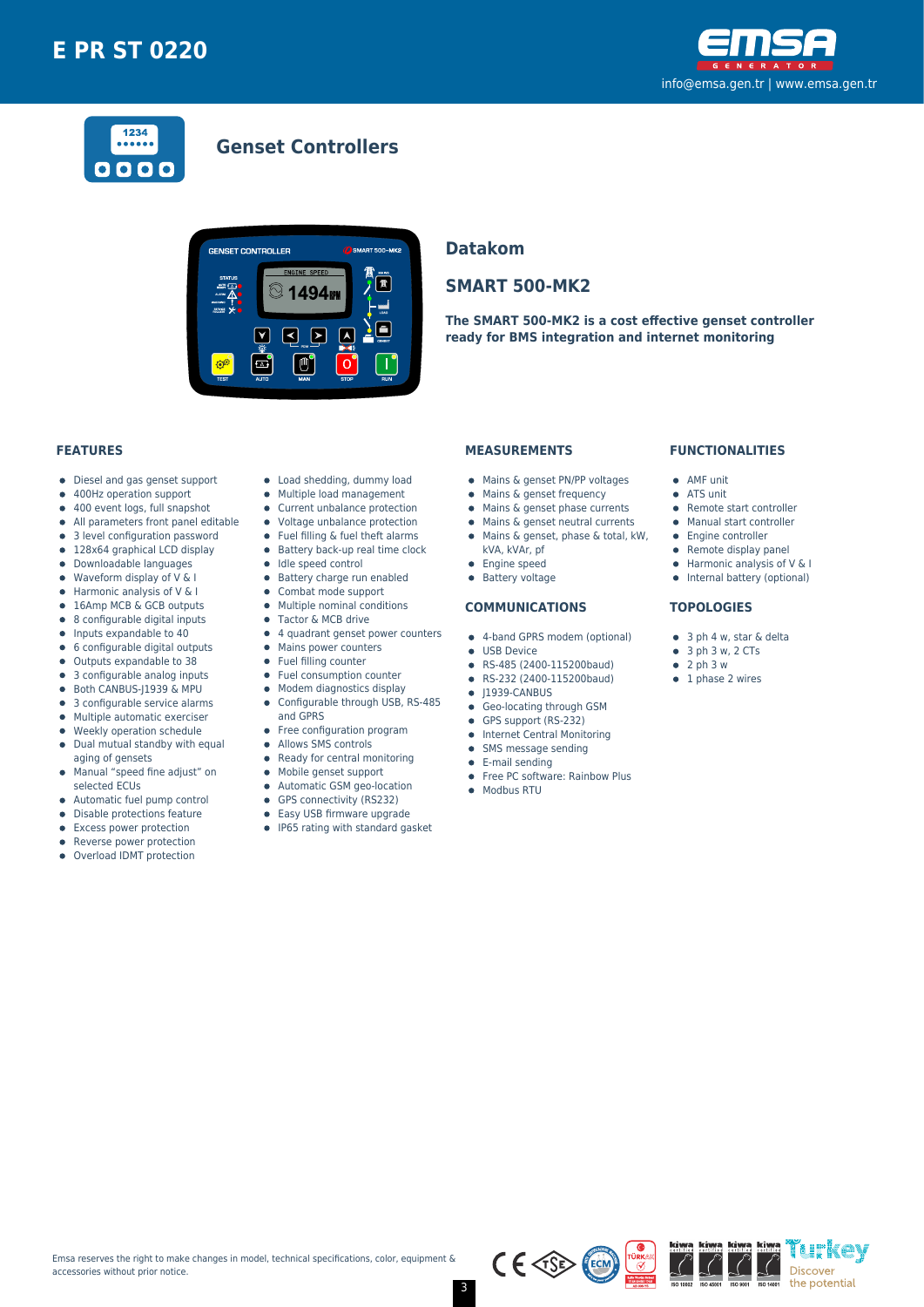

#### **OPTIONAL GENSET CONTROLLERS OPTIONAL**

Next generation single gen-set controllers for Stand-by and Primepower applications combining multi-functionality and wide communication with EFI engines.

Datakom SMART 200 Datakom D500 Datakom D500-GSM DEEPSEA 6120 DEEPSEA 7320 ComAp AMF25

















|                                                              | <b>Datakom</b><br><b>SMART 200</b> | <b>Datakom</b><br>SMART500-MK2 | <b>Datakom</b><br><b>D500</b> | <b>Datakom</b><br><b>D500-GSM</b> | <b>DEEPSEA</b><br>6120 | <b>DEEPSEA</b><br>7320 | <b>ComAp</b><br><b>AMF25</b> |
|--------------------------------------------------------------|------------------------------------|--------------------------------|-------------------------------|-----------------------------------|------------------------|------------------------|------------------------------|
| <b>AUTOMATIC MAINS</b><br><b>MONITORING</b>                  | ✔                                  | ✓                              | ✓                             | ✔                                 | ✔                      | ✔                      | ✔                            |
| <b>MANUEL START</b>                                          | $\checkmark$                       | $\checkmark$                   | $\checkmark$                  | ✓                                 | ✓                      | ✓                      | ✔                            |
| <b>REMOTE START</b>                                          | ✓                                  | $\checkmark$                   | ✓                             | ✓                                 | ✓                      | ✓                      | ✓                            |
| <b>REMOTE MONITORING</b><br><b>WITH SIM CARD</b>             | <b>OPTIONAL</b>                    | <b>OPTIONAL</b>                | <b>OPTIONAL</b>               | ✔                                 | χ                      | <b>OPTIONAL</b>        | <b>OPTIONAL</b>              |
| <b>1 ADITIONAL OPTION</b><br>(HORN, OIL-FUEL HEATER<br>ETC.) | χ                                  | <b>OPTIONAL</b>                | <b>OPTIONAL</b>               | <b>OPTIONAL</b>                   | <b>OPTIONAL</b>        | <b>OPTIONAL</b>        | <b>OPTIONAL</b>              |
| <b>LIGHT WARNING AND</b><br><b>MIMIC DIAGRAM</b>             | ✔                                  | ✓                              | ✓                             | ✔                                 | ✓                      | ✔                      | ✔                            |
| <b>BATTERY CHARGER</b>                                       | $\checkmark$                       | $\checkmark$                   | ✓                             | ✓                                 | ✓                      | ✔                      | ✔                            |
| <b>RS-485 COMMUNICATION</b>                                  | <b>OPTIONAL</b>                    | <b>OPTIONAL</b>                | ✓                             | ✓                                 | χ                      | ✔                      | <b>OPTIONAL</b>              |
| <b>ETHERNET (TCP-IP)</b><br><b>COMMUNICATION</b>             | χ                                  | ✓                              | ✓                             | ✓                                 | χ                      | <b>OPTIONAL</b>        | <b>OPTIONAL</b>              |

#### **GENSET CONTROLLERS FOR SYNCHRONIZATION SYSTEMS OPTIONAL**

Next generation synchronizing genset controller capable of every communication and functionality.







4